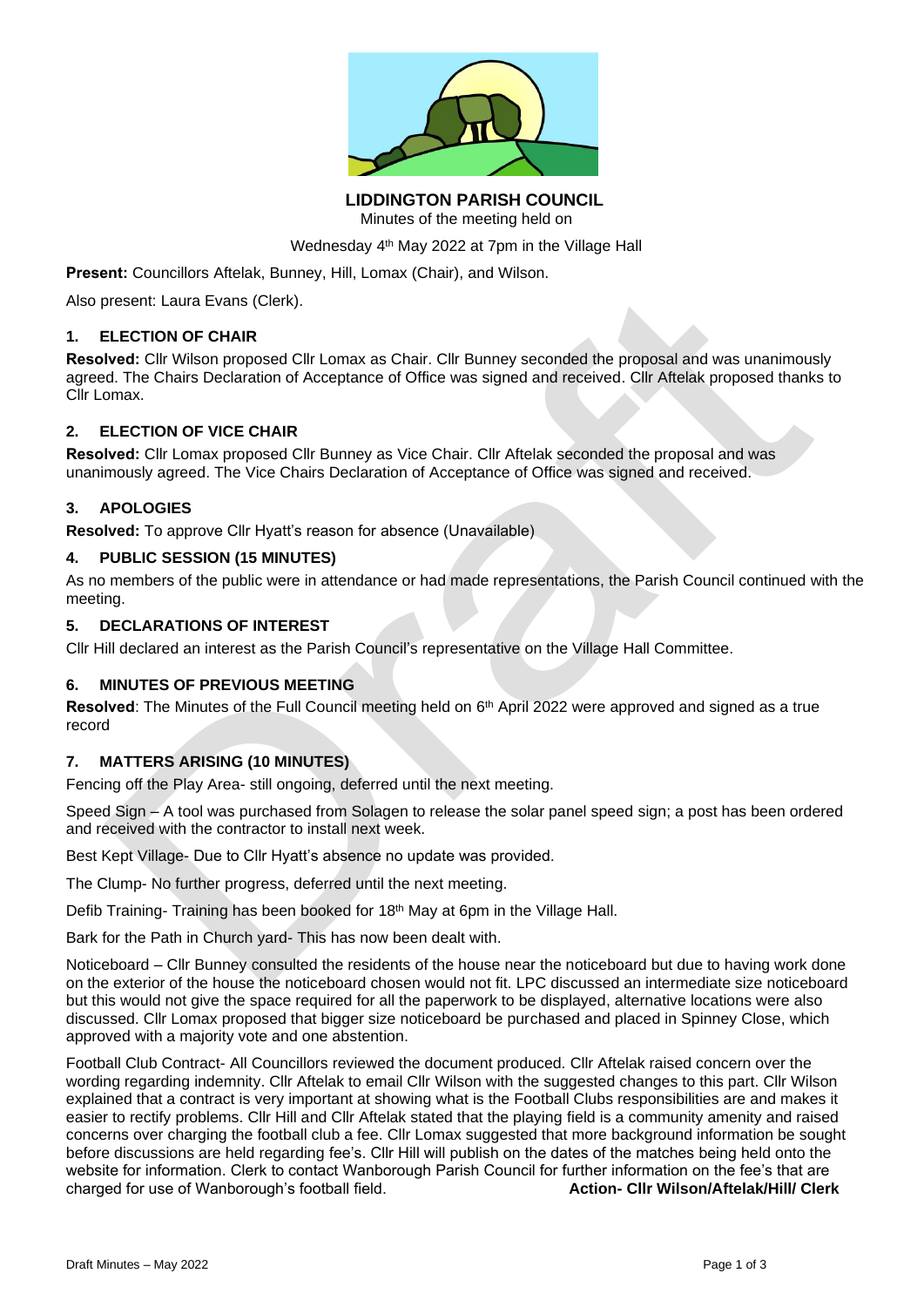# **8. PLANNING MATTERS (10 MINUTES)**

## **(a) To consider any planning applications:**

Application: S/RES/21/1026 (Extension until 11<sup>th</sup> May) Location: Land At Marlborough Road, Swindon Proposal: Reserved Matters Application for appearance, landscaping, layout and scale for 70no. dwellings land at Marlborough Road (Coate, Swindon) pursuant to Outline Planning Permission ref. S/OUT/18/1093.

## **(b) To note any decisions:**

The meeting noted that no decisions had been received.

# **9. WARD COUNCILLOR REPORT (10 MINUTES)**

No Ward Councillor's report was given.

## **10. FINANCE (10 MINUTES)**

## (a) **To approve payment of the following invoices**:

**Resolved:** Cllr Bunney proposed approval of the invoices, the standing order, recurring payment and ratification of the payment made between meetings. Cllr Wilson seconded the proposal and was unanimously agreed.

- HMRC- Tax Month 1- £27.20
- Clerks Expenses- Paper- £3.49
- Solagen- Security Tool- £54.00
- Stocksigns- Post-£143.46
- Chairs Discretionary Allowance- £75.00
- **(b) To approve payment of the following Standing Orders:**
	- Adams & Watt Annual grass cutting contract May instalment- £604.87
- **(c) To approve the following Direct Debits:**
	- Three Mobile phone bill £3.00
- **(d) To approve payment of the following recurring payments**
	- Unlimited webhosting (18/04/2022- 17/05/2022) £4.50
- (e) **To ratify payments made between meetings**
	- Salary April- £185.40
- **(f) To receive the monthly account reconciliation**
- **(g) To review and approve Liddington Parish Council Risk Management**

**Resolved:** Cllr Lomax proposed that the revised Risk Management document was approved and adopted. Cllr Bunney seconded the proposal and was unanimously agreed

- **(h) To review and approve updated Asset Register as at 30th April 2022**
- **Resolved:** The meeting approved the Asset Register.
- **(i) To review, agree and approve the final budget for 2022//23**

**Resolved:** The meeting agreed and approved the final budget for 2022/23

#### **(j) To formally agree amounts to be identified as Earmarked reserves for 22/23, Projects and Contingency**

**Resolved:** Cllr Lomax proposed £5,000 to be identified as 'projects', which was unanimously agreed.

## **11. LIMITED ASSURANCE REVIEW**

It was **resolved** to approve and sign:

- a) Annual Governance Statement 2021/22
- b) Accounting Statements 2021/22
- c) To certify itself exempt as the higher of Liddington Parish Council's gross income for the year or gross annual expenditure for the year, did not exceed £25,000
- (a) To confirm period of Public Rights and Publication of Annual Governance & Accountability Return (Exempt Authority) the meeting noted that the period of Public Rights would commence on Monday 13th June through to Friday 22nd July 2022.

# **12. TO RE-ADOPT**

(a) Liddington Parish Council Standing Orders

**Resolved:** The meeting agreed that the Standing Orders be approved and re-adopted

(b) Liddington Parish Council Financial Regulations

**Resolved:** The meeting agreed that the Financial Regulations be approved and re-adopted.

(c) Liddington Parish Council Code of Conduct

**Resolved:** The meeting agreed that the Code Of Conduct be approved and re-adopted.